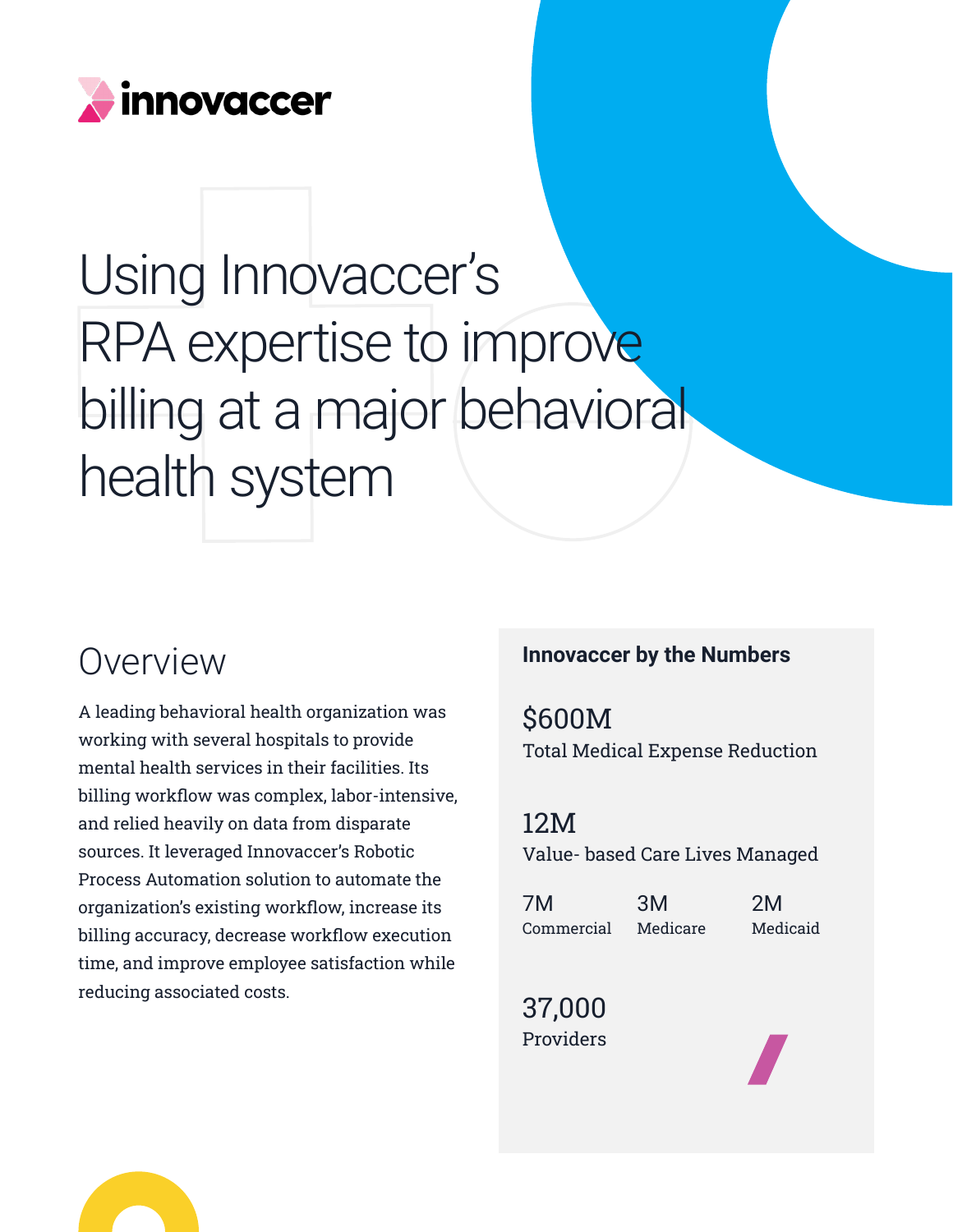

#### Challenges

The billing team gathered patient lists from more than 50 hospitals each day. These patient lists came in different formats, and the team searched for additional patient details from each hospital's EMR system (i.e. name, DOB, etc.). They then manually added relevant patient details to a patient's profile in the billing software and created profiles for new patients. To do this, the team had to log into multiple EMR systems, gather information from patient face sheets and encounter notes, and manually register patients in the central EMR. The process was not only time-consuming and labor-intensive, but also created the potential for errors that affected the company's top line and led to claim denials. The organization leveraged Innovaccer's RPA solution to automate billing workflows and minimize errors resulting from manual processes.

Automating this workflow required logging into multiple EMR systems in different environments, applying complex mapping rules, extracting data from multiple screens within an EMR, and validating copays and coinsurance.

The model is efficient and accurate due to inclusion of carefully-designed, exception-handling workflows and easily configurable Excel mapping files. The process becomes more accurate with each iteration. A human-in-the-loop model is used for steps that bots are initially unable to process, like handwriting recognition.



## Results

Using Innovaccer's technology, the health system increased its accuracy, decreased workflow execution time, and improved employee satisfaction while reducing associated costs.

- Cost savings of \$250,000 through missed entries and 2 FTE savings
- 4X faster billing process than the manual method
- 100% operational reliability

| <b>College</b> |  |
|----------------|--|

### **Solutions**

Innovaccer designed a solution that fully automated the organization's existing workflow. Running continuously on the back end, the software automatically:

- Opened and digitized emails and all attachments that were received via email or fax, including scanned lists, excel sheets among others
- Used OCR and AI to extract details from these emails and lists
- Logged into different EMR systems and searched for patients in mail lists to extract additional details, which were then stored in a database
- Checked central EMR for existing patient profiles and created patient profiles for new patients
- Updated patient information in central EMR with fields necessary for billing